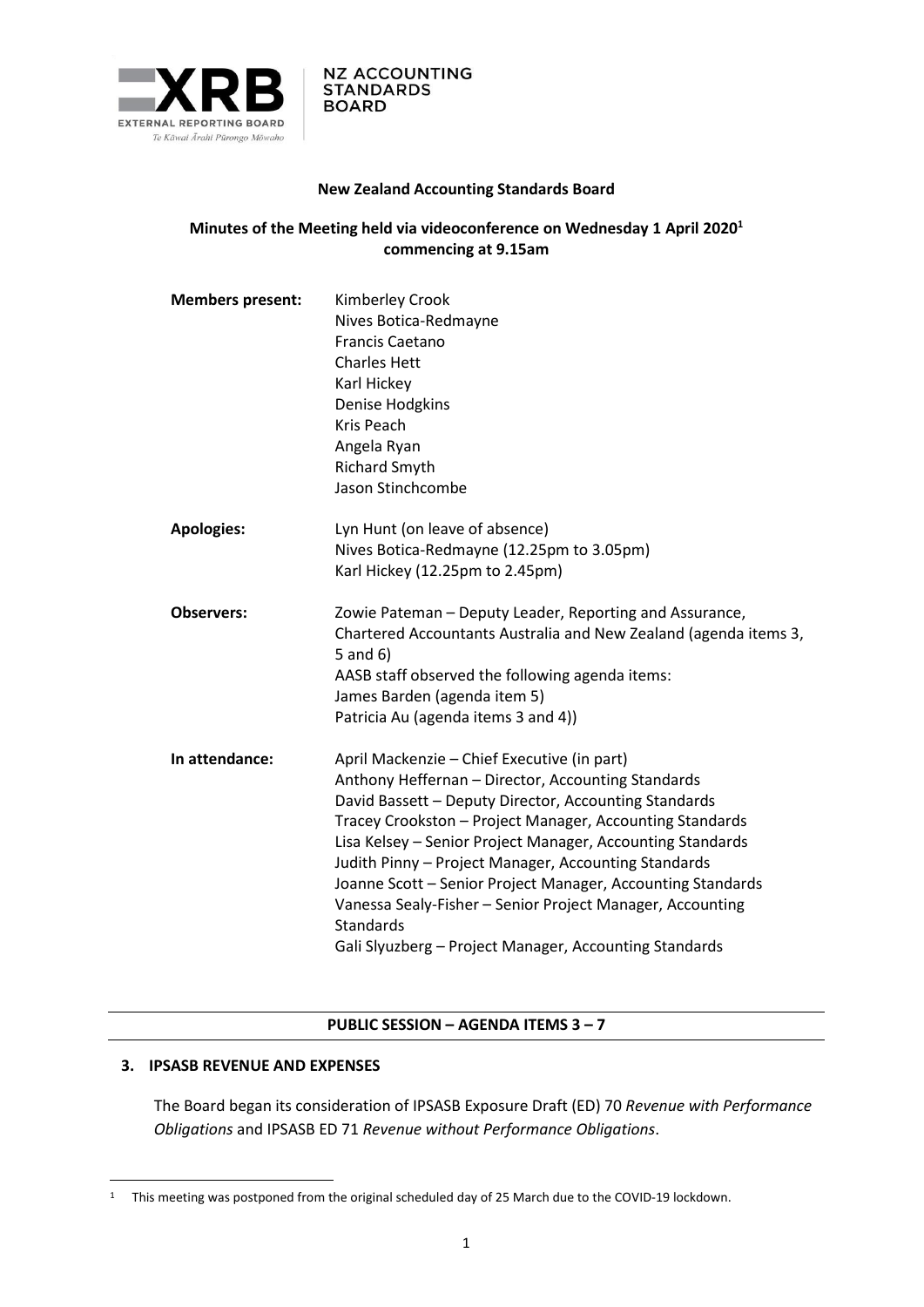The Board considered and provided feedback on the proposals in ED 70 relating to the clarity of the scope of the ED, and the application guidance about accounting for transactions with components within the scope of both ED 70 and ED 71*.* 

The Board also considered and provided feedback on the proposals in ED 71 that obligations to perform a specified activity or incur eligible expenditure can give rise to present obligations that meet the definition of a liability.

The Board will consider the disclosure requirements in ED 70, the remaining proposals in ED 71 and the proposals in IPSASB ED 72 *Transfer Expenses* at future meetings. At this stage the Board plans to comment on most of the specific matters for comment (SMCs) in ED 70 and ED 71.

The Board considered the revised project plan and agreed that it did not need to meet on 15 April. The Board noted that recent restrictions on public gatherings would affect the planned outreach and encouraged staff to look at other ways of obtaining feedback from constituents.

# **4. PBE POLICY APPROACH**

#### Agenda item 4.1

The Board:

- (a) REVIEWED the application of the *Policy Approach to Developing the Suite of PBE Standards* (PBE Policy Approach);
- (b) AGREED with the recommendations set out in the summary table on page 2 of agenda item 4.1; and
- (c) RECEIVED an update on the Leases discussion at the March IPSASB meeting and AGREED to wait for the IPSASB to develop its IPSAS on Leases.

#### Agenda item 4.3

The Board:

- (a) CONSIDERED the application of the PBE Policy Approach to *Improvements to IPSAS, 2019;*  and
- (b) AGREED that some of the amendments should be considered for inclusion in the next Omnibus Amendments to PBE Standards.

#### **5. GENERAL PRESENTATION AND DISCLOSURE**

The Board CONSIDERED and provided FEEDBACK on the proposals in IASB ED/2019/7 *General Presentation and Disclosures* relating to the Management Performance Measure (MPMs), unusual income and expenses, aggregation and disaggregation, and amendments to other IFRS Standards.

The Board will consider feedback received from New Zealand constituents and a draft comment letter to the IASB at a future meeting.